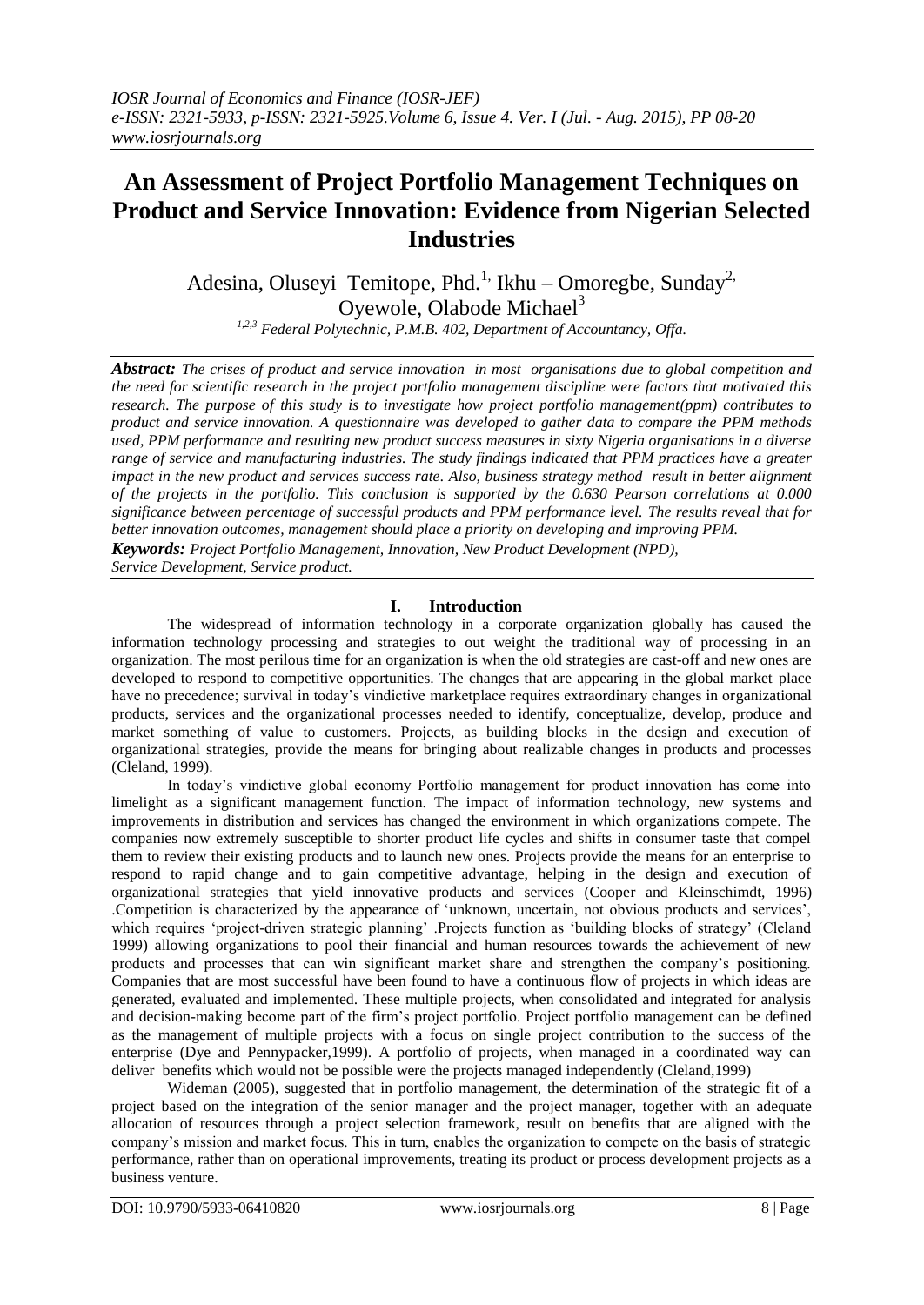Project portfolio management (PPM) innovation is of growing importance in a world of global competition where organizational survival increasingly depends upon a steady stream of successful new products. In the recent time in developed nations innovation is now understood to be the impelling cause of economic growth (OECD, 2000). Therefore the importance of maximizing outcomes from innovation project portfolios is intensifying. This is especially true for innovation projects for service product development as service products represent an escalating percentage of all new products (Pilat, 2000). Although product development projects are absorbing increasing levels of organizational resources (Edwards and Croker, 2001), new product success rates remain low. Many projects do not reach the launch or delivery stage and for those that do, the new product success rates range from about thirty-five percent to sixty percent (Griffin, 1997, Tidd, Bessant and Pavitt, 2005, Cooper, 2005).

A common theme in the literature on PPM is the assertion that adopting certain methods or establishing best practices will improve innovation outcomes (Cooper, Edgett & Kleins chmidt, 2000). Building upon previous PPM research, the research presented here broadens the understanding of relationships between PPM practices and outcomes. The findings provide guidance for practitioners and directions for future research. The past decade has seen the firm establishment of PPM as a discipline (Adams-Bigelow, 2006, PMI, 2006). PPM practices have a strong base in R&D management and in the management of innovation projects and have now evolved to support the management of project-based organizations (Dye and Pennypacker, 1999).

This research project focuses on innovation projects only, however similar PPM methods are used across various types of project portfolios (such as IT projects and infrastructure projects) and findings from one area may lend insight to other areas ( Morris and Pinto, 2004). While the bulk of innovation PPM research focuses on the development of product and service in an organisation. tangible products, this research also considers PPM methods for service product development projects. For the purposes of this paper the term "products" will be used to include both service and tangible products. The term "services" or "service products" will refer to service products and the term "tangible products" will refer to manufactured or tangible products. This paper presents the findings of a research project portfolio management practices as a best option for better product and service innovation in Nigeria organisations. The PPM findings presented provide a significant contribution to business strategy method in project portfolios.

### **II. Discussion Of The Problem**

In this study, various classifications of industries have been investigated. Their main problem areas are new product and service success rate remain low and many product do not reach the launch or delivery stage. To deal with the situation they have begun investigating a way of increasing the control of the application portfolio and define a strategy for how to deal with this issue in the future. It is often asserted that the introduction of a formal PPM process is a key factor for project success (Wideman, 2005, Cooper et al., 2000). However, standard performance measures to evaluate the level of establishment of the PPM process or the success of product development project portfolio do not exist.

The purpose of this study is to create a framework for identify strategic techniques in making better informed decisions about what actions are best for dealing with the applications in the project portfolio management on product and service innovation. To be able to decide the strategic techniques, this research work will examine key principles important to consider when managing an application project portfolio management. Given the scenario, this research will assess project portfolio management practices and their contribution to the creation of innovative products and services through this major question:

### **How do Nigeria companies manage their project portfolio to foster product and service innovation?**

We will answer the questions by examining an application portfolio management initiative within the classification of industry investigated and find out how the problem is addressed in the scientific literature. This will give us an empirical as well as theoretical understanding of the aspects important in decision-making about applications within an organization. With this knowledge we will set out to create a framework that can be used by managers when deciding the actions of their applications.

### **III. Objectives Of The Study**

The main objective of the study is to investigate how project portfolio management contributes to product and service innovation. The sub aims within the study are:

- 1. To examine PPM performance measures" that can sustain new product and service.
- 2. To investigate the extent to which Project Portfolio Management (PPM) methods were implemented for product and service innovation.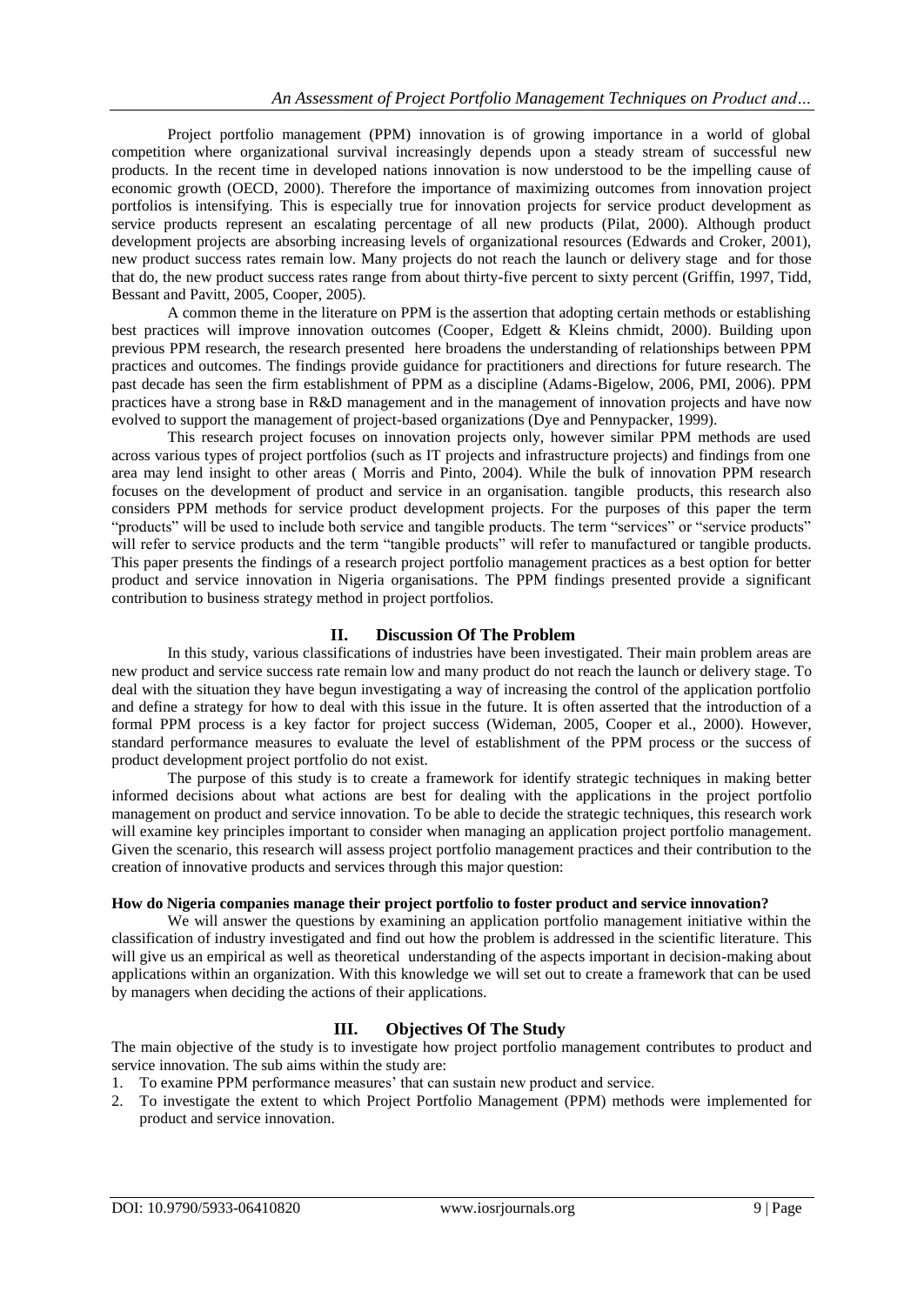### **Hypotheses**

- $1.$  H<sub>0</sub>: PPM performance measures' correlate negatively to 'new product and services success Measures'
- 2.  $H_0$ : The use of Project Portfolio Management (PPM) methods are not significantly related to implementation of product and service innovation.

### **Project Management**

The genesis of project management can be traced to a report published by the UK Institution of Civil Engineers on post WWII national development. The document pointed out the need for a "systemic approach" with a planned break down of activities to achieve a fixed objective (Wideman, 1995). To answer to that demand, construction projects such as the Polaris program by the U.S. Navy and the Apollo Program by NASA were initiated. These projects were managed on an ad-hoc basis with the aid of tools such as the WBS, Gantt Charts and Critical Path Method. Cleland (1999) refers to "projects, as building blocks in the design and execution of organizational strategies, with the means for bringing about realizable changes in products and processes." Similarly, the Project Management Institute states that a project is a "temporary endeavour to create a unique product, service, or result'. Projects have constraints such as 'scope, time and cost'; 'quality' is ultimately affected by the balance between these three elements. The process of project management is explained by stages such as project initiation, planning, execution, control and closure. (PMI 2000). The figure below illustrates this process:



**Figure 1:** The project management process

### **Source:** PMBOK (2000)

In the initiation phase, the project is reviewed for organizational fit and overall contribution to strategic objectives. This step includes a feasibility study, market research and the organization of the PMO. In the planning phase, people across the organization pool their knowledge to define the scope and the project"s roadmap. At this stage, different types of plans are defined, such as financial, resource, quality and communications. The following step comprises the definition of deliverables based on the various work packages. In controlling, the project's deliverables, scope, risk and resources are monitored to ensure minimum or zero deviations, as well as overall success. The final stage, called closing, includes decommissioning of resources, handing over of project documentation and releasing final deliverables. Finally, as part of the analysis of project management, it is important to list some of the elements that affect project success (Leintz and Rea, 1995):

- The clarity of project objectives
- The integration of project objectives and scope
- The interaction between the project and the organization's strategy
- The skills of the project management team in implementing the project's objectives.

### **Program Management**

In the 1960s, the concept of program management emerged from a need of a systemic view of all the organization"s projects. According to Morris and Jamielson (2005) program management is a powerful tool for implementing strategy because it includes all projects and programs undertaken by the organization. Most definitions of the term refer to the coordinated management of a collection of interrelated projects. The PMI (2000) adds that through a program an organization is able to achieve benefits that cannot be reached through managing projects individually. Gardiner (2004) also emphasizes that program management helps the firm to introduce a wider organizational context into their project management culture. Gardiner (2005) notes that program management (or management by projects) consists of a portfolio of projects, carefully prioritized and selected to implement the organization's strategic plan, with phases such as 'initiation, planning, delivery, renewal and dissolution" (Pellegrinelli, 1997). Program management is strategic in nature, with ongoing operations for a given business unit that help an organization retain a strong customer focus (Markowitz,1999).Such organisation-wide programme governance framework has risen from the need of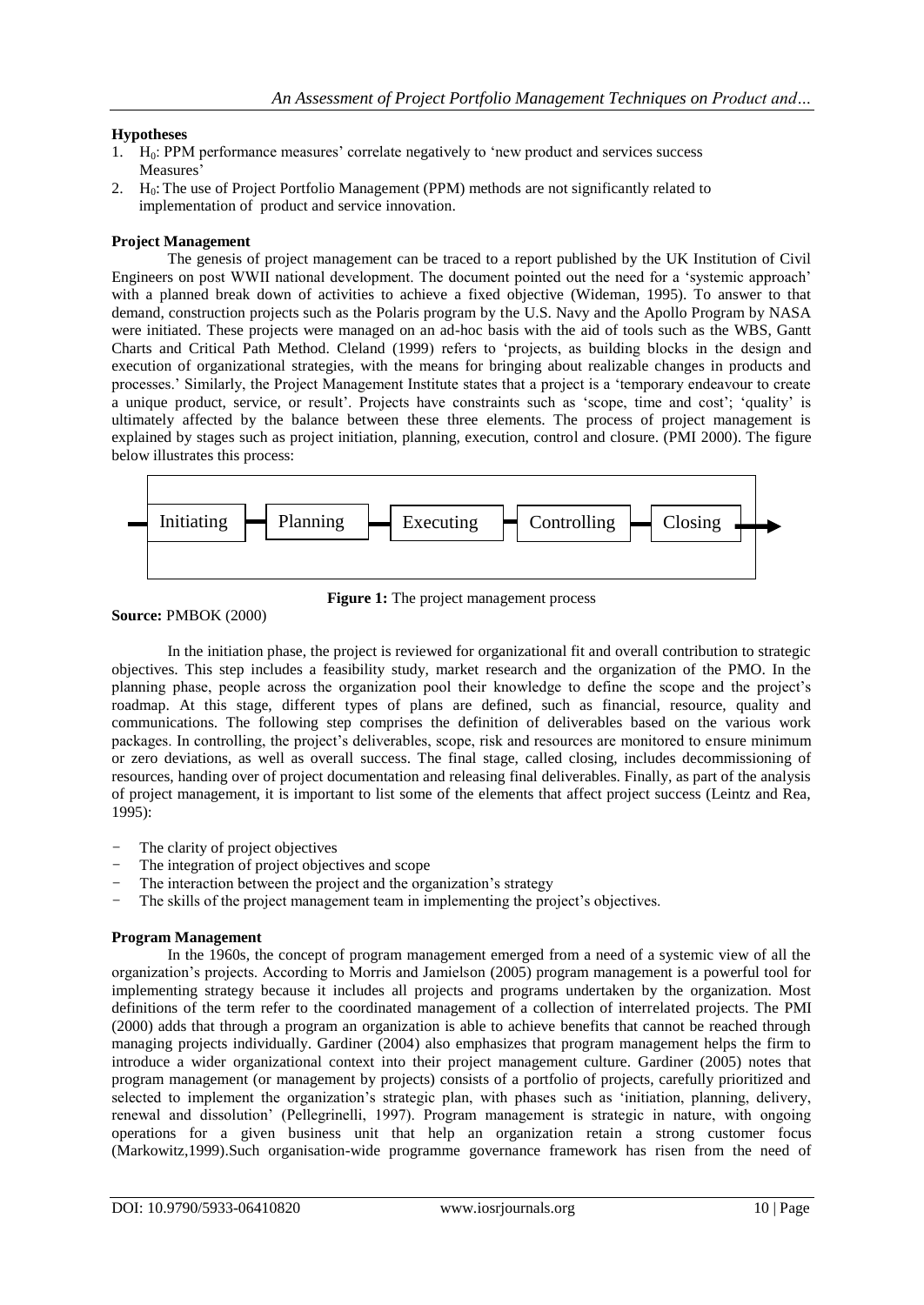companies to respond the challenges of their competitive markets. The differences between project management and program management are listed below:

| Programme                                                 | <b>Project</b>                              |
|-----------------------------------------------------------|---------------------------------------------|
| An organizing framework                                   | A process for delivery a specific outcome   |
| May have an indefinite time horizon                       | Will have a fixed duration                  |
| Evolve in line with business needs                        | Has set objective                           |
| May involve the management of multiple related deliveries | Involve the management of single deliveries |
| Focus on meeting strategic or extra project objective     | Focus on delivery of an asset or change     |
| $P = 11$ $P = 11'$ $(1007)$                               |                                             |

**Table 1:** Comparison of program and project management

**Source:** Pellegrinelli (1997)

The differences presented in Table1 reinforce the idea that as organizations began to face increased pressures stemming from globalization, rapidly changing levels of technology and inconsistent consumer tastes, program management became a necessity. Program management helped organize both potential and approved projects and activities and presented an integrated approach to project management. It answered to the need of working with higher level objectives that helped implement business strategy. It made important projects visible to top management and prioritized those with the highest potential for stakeholder value maximization.

### **Project Portfolio Management**

Markowitz Harry published a paper in 1952 on modern portfolio theory (MPT), suggesting that a specific mix of investments, with carefully weighed risk levels could yield higher financial returns. Although the theory had a focus on the field of finance, it set the ground for research into its application in critically analyzing multiple projects. It signaled to companies that, when grouped for evaluation and prioritization under a set of criteria, projects could deliver better results. Figure 2 shows the evolution of Markowitz theory into concepts relevant to PPM.

| Markowitz and the evolution of PPM     |                     |  |
|----------------------------------------|---------------------|--|
| <b>MPM</b>                             | <b>PPM</b>          |  |
| Maximize return for a given risk       | Maximization        |  |
| Minimize risk for a given return       | Balance             |  |
| Avoid high correlation                 | Strategic Alignment |  |
| Are tailored to the individual company | Resources Balancing |  |

**Figure 2:** Selection and prioritization criteria for financial and project portfolios **Source:** Bonham, 2004

MPT theory focused on the evaluation of the financial portfolio based on risk management techniques aiming at balance among investments. It used an "expected returns-variance of returns rule" for choosing the investments in the portfolio (Markowitz, 1952). Markowitz' principles in MPT theory were translated into a criterion for project prioritization that aids in the success of project portfolio management. In modern project portfolio management, other than risk and return, there are elements such as benefits maximization, balance, strategic alignment and resource leveling. Later on, in the 1970s, the Boston Consulting Group developed a model for the analysis of different projects that aided companies in their investment decisions. It consisted of a matrix containing four different quadrants, where projects were placed according to two dimensions – business growth and market share:



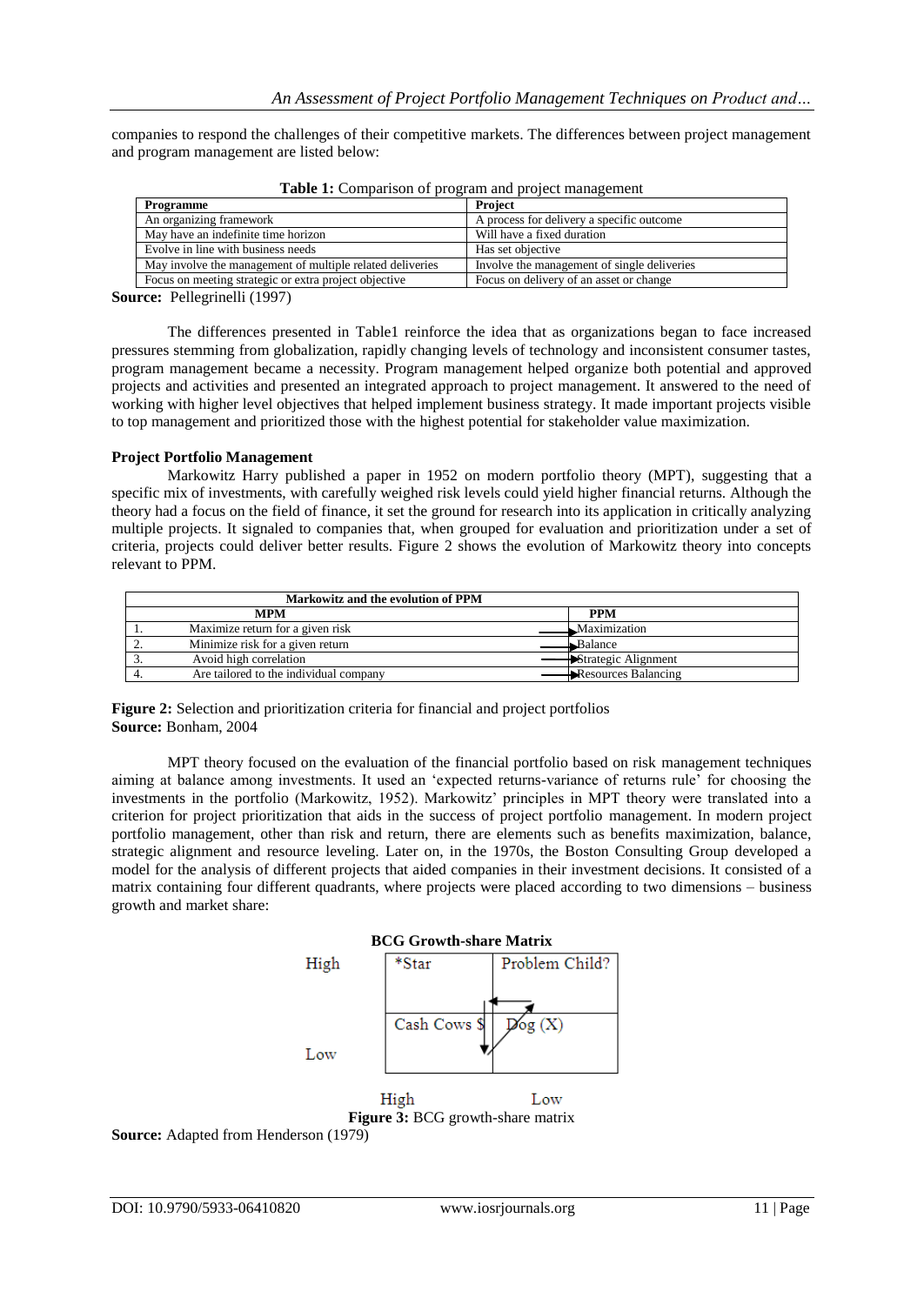The method showed companies a different approach in selecting projects, clarifying that "one size fits all" and generic strategies little contributed to the company"s long term competitive advantage. Henderson (1979), the founder of BCG, emphasized that a "portfolio of projects that generated products with different growth rates and market shares" helped a business succeed. The matrix aids in strategic decisions because it sets products in a systemic framework consisting of: '*stars*', whose high share and high growth assure the future' *cash cows'*, that supply funds for future growth *'problem children'*, to be converted into *'stars'* with the added funds *'dogs'*, which are not necessary; they are evidence of failure either to obtain a leadership position during the growth phase, or to get out and cut the losses (Henderson, 1979)

From a BCG matrix perspective, a business should have a balanced portfolio of projects, in which the cash flow generated by the created cash cows are high enough to develop "question mark" and "star products" to replace them in the future (Blomquist & Müller, 2006).

### **Innovation**

Over the last decade, a company"s ability to respond to its environment began to determine its success or failure. Companies can also not rely on passed success eternally. The only way to maintain success is by innovating and changing strategically, leading the organization to be ahead of its competitors (Bolton & Thompson 2005). The innovation era requires efficiency, creativity and growth. It creates a new organizational context characterized by "intense competition, diverse markets, powerful end-customers, and rapidly changing technologies" (Clark,2002). The intensity of rivalry among firms results from deregulation, fast time-to-market times, high levels of customization, knowledge accessibility and strategic focus. Diverse markets are composed by both international and product diversification of the firm. Thus, cross-border operations that generate higher levels of local and international competition and new product ranges that tackle new market segments (Porter, 1985). The "rapid obsolescence of products and services" result of customers" power in dictating how much they are willing to pay for more innovative substitute products (Cordero, 1991). Those firms that are not able to match the demand, or that do not supply products faster than competitors risk their survival. Finally, rapid changes in technology have improved the efficiency and effectiveness of the creation of products and services, and it has reconfigured processes that add significant value to customers. Never has the concept of innovation been so closely linked to competitive advantage, which is ability to serve customer"s present and future needs creating customer loyalty (Porter, 1980; Kandampully & Duddy, 1999).

There are many definitions to the term "innovation" (Cleland 2001 and Drucker 1985). Dye and Pennypacker ( 2002) defines innovation as the application of a new idea to create a new process or product that can differentiate a company and maintain it fit as environmental forces and competitors' strategies change. Cleland (2001) defines innovation as the creation of something that does not currently exist. Similarly, Drucker (1985) sees innovation as the process that creates "markets that nobody before even imagined". Hall (1994) relates innovation to the company"s commercialization of a new "good, service or production method"whereas Pinchot (1978) enlarges the scope of the term by relating it to the "methods, relationships and processes of the organization". Generally speaking innovation is the process of having new ideas and converting them into reality; it goes from idea generation to implementation. Successful innovation is more than just ´hatching ideas`, the ideas need to be implemented so they can bring specific results that create tangible customer value, improve process, and build new opportunities (Tucker,1998). That is why innovation and projects are strongly related, every innovation will lead to a project, even if it is not formally treated as one.

There are several types of innovation described in the literature. According to (Cooper, 1998), innovation can be multidimensional with considerations on "product versus process, radical versus incremental and technological versus administrative". Tidd, Bessant, John and Pavitt (2005) describe innovation by dividing it into four categories:

- 1. Product innovation changes in the things (products/services) which an organization offers. These innovations can be incremental (less risky) or radical breakthroughs (more risky);
- 2. Process innovation changes in the ways in which they are created and delivered;
- 3. Position innovation changes in the context in which the products/services are introduced; and
- 4. Paradigm innovation changes in the underlying mental models which frame what the organization does.

### **Project Portfolio Management for Product Service Innovation**

Given the necessity of innovation for a firm"s survival, companies today have a large number of projects on both incremental and radical innovation competing for scarce resources, and creating a *pipeline gridlock* (Cooper, Edgett & Kleinschimidt ,2000). In studies on the critical success factors in top-performing firms in new product development, Cooper et *al.* (2000) identified project portfolio management as a decisive factor in efficiency because it enables for the selection of "right projects and right investments" that will win the "product innovation war". In a similar study, Mikkola (2001) argued that portfolio management aids in leading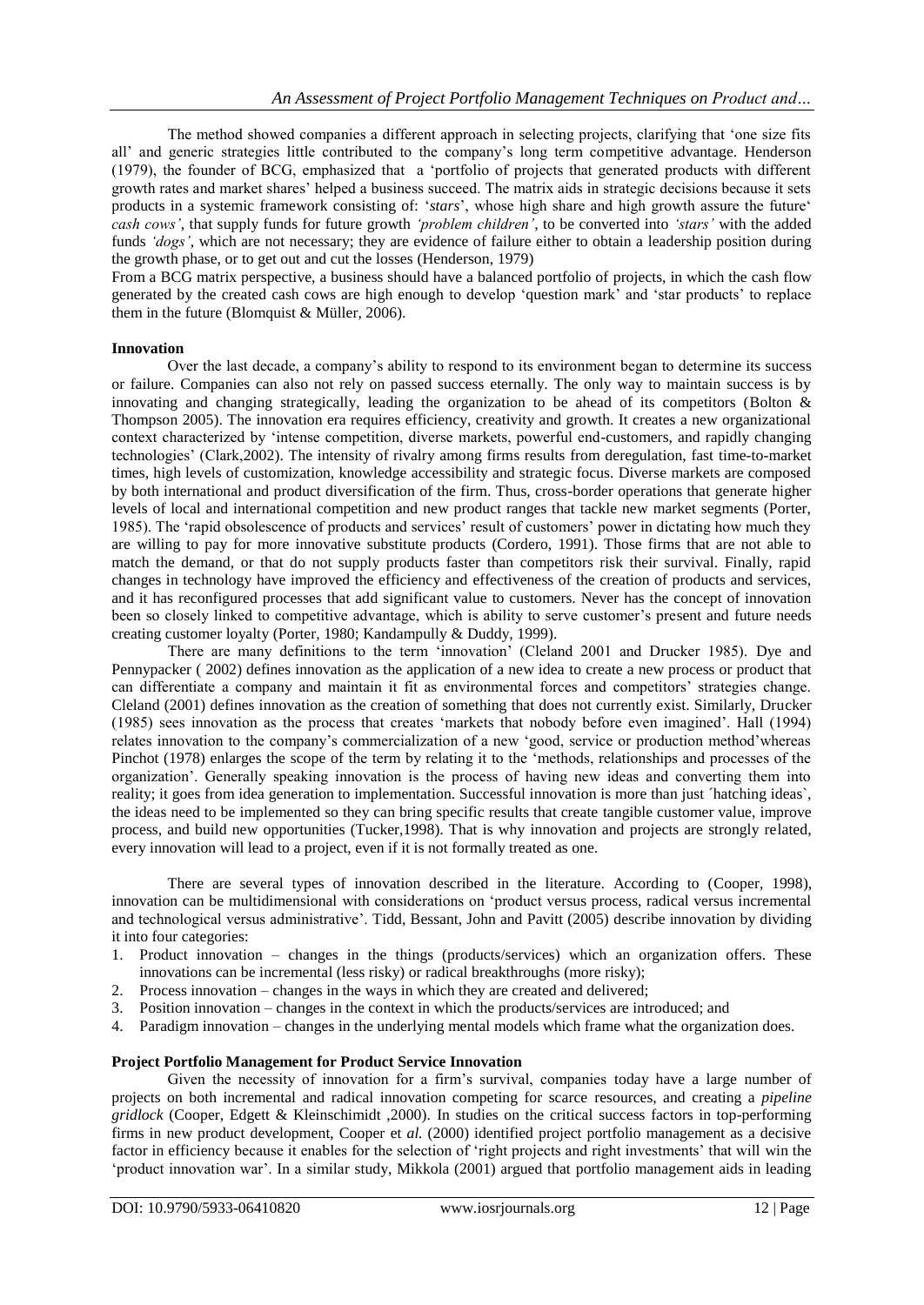with uncertainty and in estimating the best set of projects. Mikkola (2001) suggested the use of a R&D project portfolio matrix in which projects could be identified according to the benefits that could generate to customers and the levels of competitive advantage that could yield for the company. Kuczmarski (1996) also referred to "a balanced new product and technology portfolio as the recipe for successful product innovation". Figure 4 depicts project portfolio management as a driver of product innovation.

### **Drivers of Product Innovation**



**Figure 4:** Drivers of product innovation

**Source:** Adapted from Cooper et al. (2007)

Although the product and service innovation process consists of drivers such as new product and service development, organizational culture and innovation strategy, for the sake of this research, the focus will be on the role of project portfolio management. The goals of project portfolio management (focus on right projects, balance and strategic alignment) provide a structured setting for the application of most of the tools and techniques of portfolio selection (financial methods, strategy, bubble diagrams, scoring models, etc.) that enables the selection of projects at 'the right quality, for the right price and at the right time' (Cooper, Edgett  $\&$ Kleinschimidt, 2007).

In spite of the critical importance of project portfolio management for product and service innovation, several studies have revealed it as a weak area (Cooper et *al.* 2005). Reasons include lack of strong Go/Kill decision points, weak criteria for strategic decisions, poor project prioritization and limited number of resources (Cooper, 2005). When discussing the main causes of failure of innovation portfolios within organizations,Cooper (2005) also highlight difficulties associated with portfolio management:

- \_ poor leadership and direction
- \_ poor alignment between goals and projects
- \_ poor monitoring of holistic process results
- \_ poor planning and control of action implementation

## **Theoretical Framework**

### **Modern Portfolio Theory (MPT)**

Harry Markowitz (Markowitz, 1952) began developing his theories on modern portfolio theory (MPT) in the early 1950s,. In "applying the concepts of variance and covariance, Markowitz displayed that a diversified portfolio of financial assets could be optimized to deliver the maximum return for a given level of risk" .Markowitz (1999) gives credit to A.D. Roy for his contribution to MPT. "Roy also proposed making choices on the basis of mean and variance of the portfolio as a whole. He proposed choosing the portfolio that maximised a portfolio (E - *d)/ σ*, where *d* is a fixed disastrous return and *σ* is standard deviation of return. Roy's formula for the variance of the portfolio included the co-variances of returns among securities". The main differences between Roy"s analysis and Markowitz" analysis is that Markowitz required nonnegative investments whereas Roy"s allowed the amount invested in any security to be positive or negative. Markowitz also proposed allowing the investor to choose a desired portfolio from the efficient mean-variance combinations whereas Roy recommended choice of a specific portfolio (Markowitz, 1999).

McFarlan (1981) suggested that the selection of projects based on the risk profile of the portfolio could reduce the risk exposure to the organisation. However, McFarlan does not go into any detail regarding the portfolio management methodology, approach or definition but merely introduces the concept of portfolio management from a perspective of risk management. Nevertheless, the application of portfolio theory in a new field, specifically IT, has resulted in further study towards developing methods and standards for applying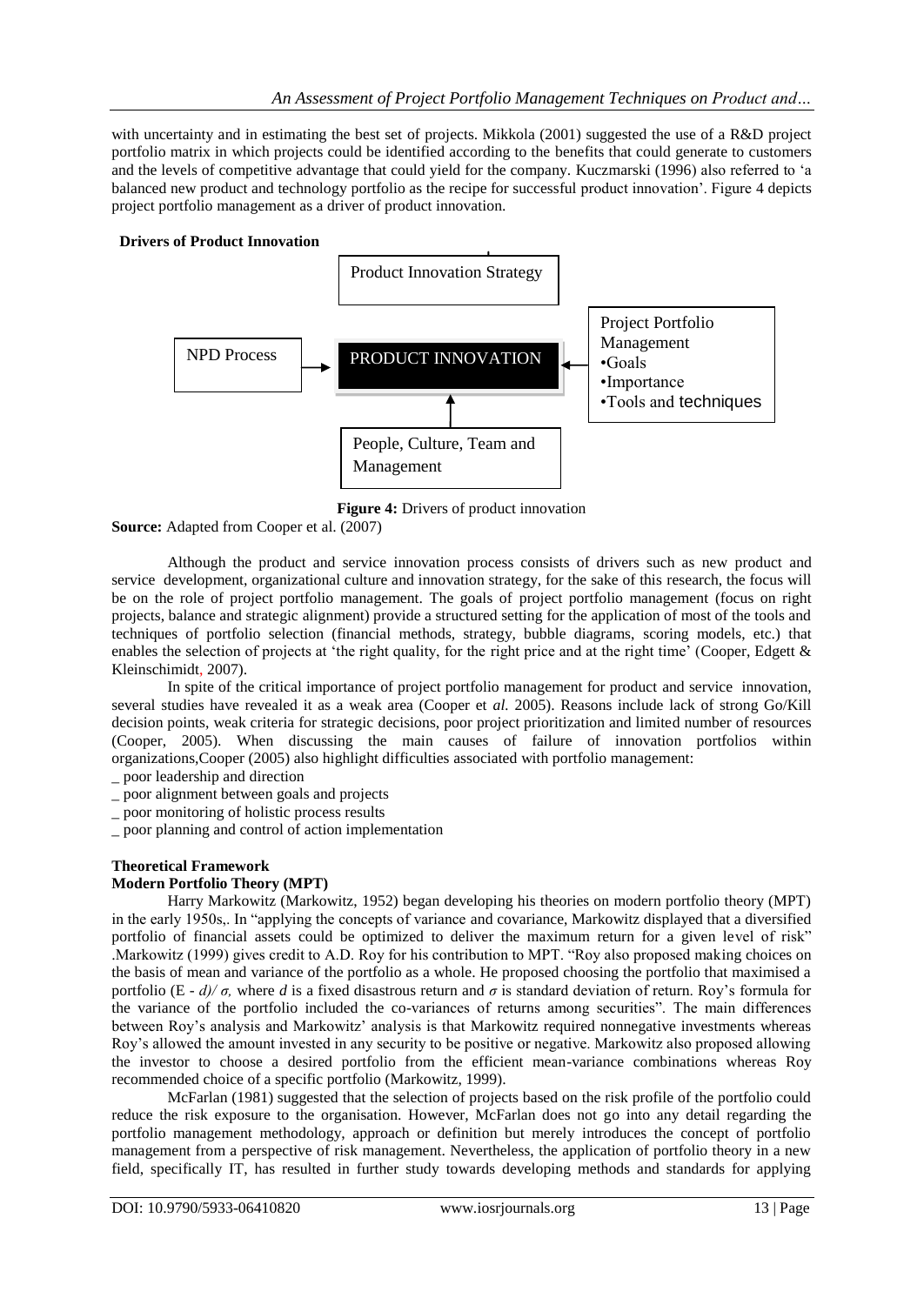portfolio theory to Project Portfolio theory. Montes, Moreno, and Molina, A(2003) suggested that MPT does not work for IT. According to Montes et .al (2003), IT investments are illiquid, that is they cannot be readily converted into cash. Liquidity is a necessary assumption for applying MPT. Nevertheless, trade articles such as that by Berinato (2001) and Ross (2005) recognised that the process of managing IT projects using a financial investment portfolio metaphor has attracted much interest from CIOs (Chief Information Officers) in Fortune 1000 companies. Teach and Goff (2003) referred to a Meta Group survey done that year which found that more than half of the 219 IT professionals surveyed had either implemented or planned to implement some aspect of portfolio theory by the end of 2004. Kersten and Ozdemir (2004) subsequently presented results of the application of Markowitz's modern portfolio theory (MPT) on a product portfolio of an IT company. They concluded that "with the mean variance theory constructed by Markowitz, the management of a product portfolio can be improved" (Kersten and Ozdemir, 2004). Their results showed "a considerable decrease in risk, while maintaining the same return. Even with constraints applied on the portfolio and its products, the optimal portfolios performed far better". They added that "the mean variance theory has proved its worthiness for an ITproduct portfolio" and that "by evaluating returns achieved in the past, portfolio selection is possible" (Kersten and Ozdemir, 2004). While they acknowledged that their model was not predictive as it only diversified the portfolio by looking at the results of the past, the results gave insight to the executive board of their case study about which direction to adjust the portfolio. They concluded that the application of MPT to domains other than for which it was originally developed yielded interesting results and confirmed that their study introduced a quantitative approach to product portfolios and IT portfolios.

Modern portfolio theory (MPT) is relevant for this research as it provides a financial investment metaphor that can be applied to project portfolio management. Projects, programmes and operational initiatives can be viewed as investments that must be aligned to organizational goals. The project portfolio mix should be balanced in terms of risk exposure and investment returns. To understand the full impact of decisions regarding individual portfolio components, the aggregate must be considered, as opposed to the singular, projects, programmes and operational initiatives.

### **Multi Criteria Utility Theory (MCUT)**

According to Ang and Tang (1984), many organisations approach the management of technology in an unstructured manner throughout the system"s life cycle, thus making it difficult to compare IT/IS projects of different size or organizational impact. In addition, they stated that organisations adopting limited selection criteria lack confidence that their IT/IS projects will meet the organizational goals and objectives. MCUT considers the decision-maker"s preferences in the form of utility function, which is defined over a set of criteria (Goicoechea, Hansen, & Duckstein, 1982 as cited in Stewart and Mohamed (2002). Utility is a measure of desirability or satisfaction and provides a uniform scale to compare tangible and intangible criteria (Ang et.al, 1984 A utility function quantifies the preferences of a decision maker by assigning a numerical index to varying levels of satisfaction of a criterion (Mustafa & Ryan, 1990 )

Ang et.al (1984) state that decisions typically involve choosing one or a few alternatives from a list of several with each alternative assessed for desirability on a number of scored criteria. The utility function connects the criteria scores with desirability. According to Ang et.al (1984) the most common formulation of a multi-criteria utility function was the additive model (Keeney and Raiffa, 1993). To determine the overall utility function for any alternative, a decision-maker needs to determine the total number of criteria one-dimensional utility functions for that alternative. MCUT generally combines the main advantages of simple scoring techniques and optimization models.

According to Ang.et.al (1984) business unit managers typically proposed projects they wished to implement in the upcoming financial year. These projects were supported by business cases in which costs were detailed. As cost is only one criterion related to project selection, other criteria would be based on business value, risk, organisation needs that the project proposes to meet, and also other benefits to the organisation like product longevity and the likelihood of delivering the product. Each criterion is made up of a number of factors that contribute to the measurement of that criterion. For example, to determine the value that a Project Portfolio Management investment delivers, organisations need to go beyond the traditional NPV (Net Present Value) and ROI (Return on Investment) analysis methods. Value can be defined as the contribution of technology to enable the success of the business unit. Parker, Benson and Trainor (1988) suggest the assessment of two domains business and technology – as they state that these determine value and should include:

### **Business Domain Factors:**

- 1. Return on investment (ROI) the cost benefit analysis plus the benefit created by the investment on other parts of the organisation.
- 2. Strategic match the degree to which a proposed IT project supports the strategic aims of the organisation.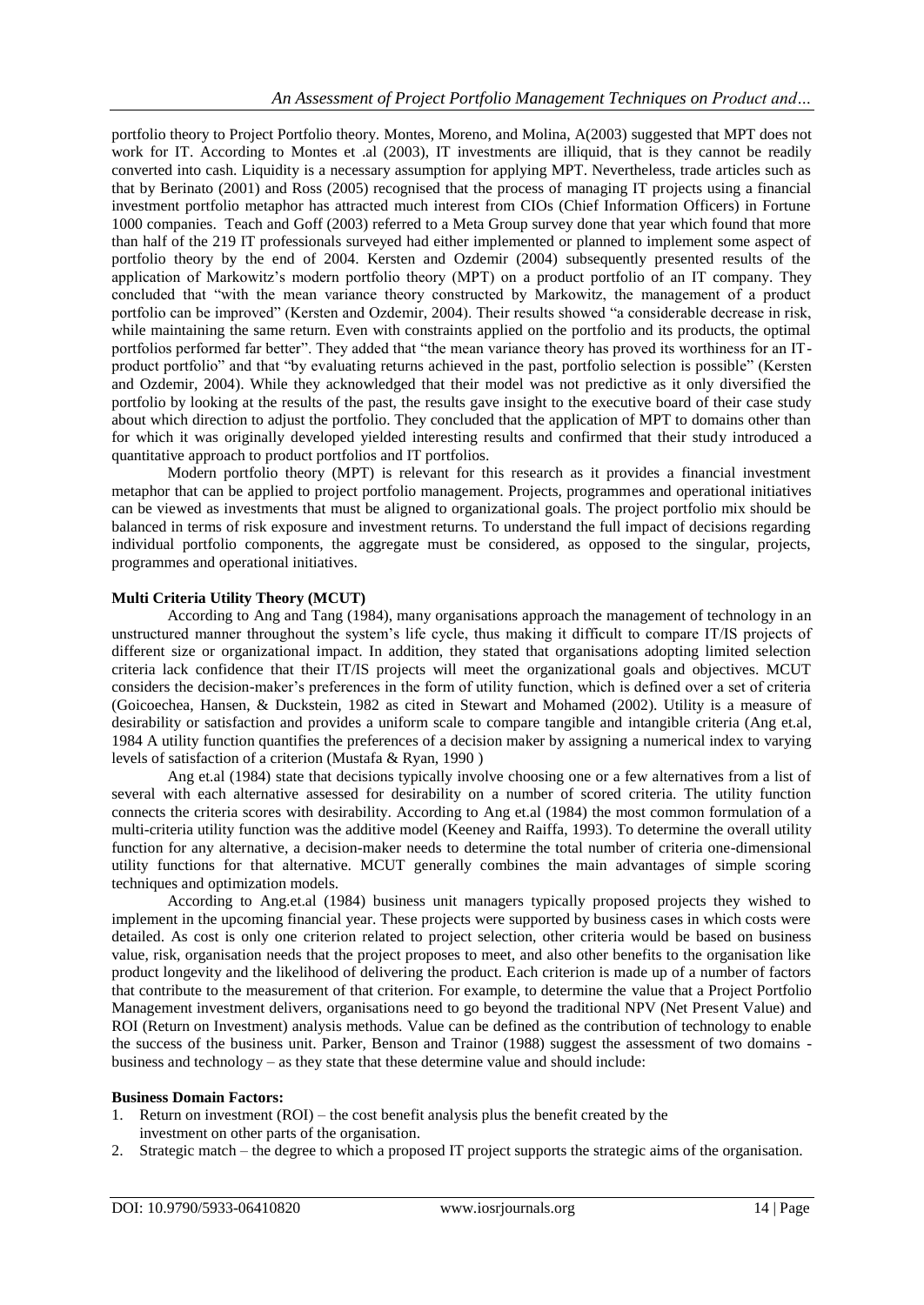- 3. Competitive advantage the degree to which IT projects create new business opportunity or facilitate business transformation.
- 4. Organizational risk the degree to which a proposed IT project depends on new untested corporate skill, management capabilities and experience.

### **Technology Domain Factors:**

- **1.** Strategic architecture alignment the degree to which the proposed IT project fits into the overall organisation structure.
- **2.** Definition uncertainty risk the degree to which the users' requirements are known.
- **3.** Technical uncertainty risk the readiness of the technical domain to embrace the IT project.
- **4.** Technology infrastructure risk the degree to which extra investment (outside the project) may be necessary to undertake the project.

The business and technology domain factors, as suggested above, are factors that could be considered by an organisation as those that contribute towards the Value criterion being measured. An organisation may choose different factors to represent Value. Other criteria, such as Longevity or the Likelihood of Delivering a product can also be used to evaluate portfolio components. MCUT contributes to the understanding of evaluating multiple criteria when determining the contribution of portfolio components to organizational objectives.

### **IV. Literature Review**

Cooper (1998) and Cooper et al. (1997, 2000, 2001 and 2007) have extensively researched portfolio management practices for product innovation in large number of companies from different industries. Cooper (1998) explored the link between new product and service performance and strategy based on product and service programs from different firms. In the background study, the author argued that "product and service innovation is the route to growth and prosperity", and found that companies with a better competitive edge had stronger market orientation in their innovation efforts. Cooper et al. (1997) argued that project portfolio management is vital for product innovation, listing some of the attributes that make it a priority for management. Among the most used methods for portfolio selection, financial was identified as the number one. The research was done in 205 businesses, segmented among high technology, processed materials, consumer goods industrial product and others. Managers were given detailed survey questionnaires with questions that included perceptions of portfolio methods,

approaches used and overall performance. Cooper et al. (2000) explored the topic of new product development by connecting it to portfolio management. The authors argued that succeeding with a new product strategy depended upon doing projects right and doing the right projects. Portfolio management appeared as the tool for selection of "new product winners" and of strategic alignment between the firm"s market effort and new product development. In this study, the reasons of importance of project portfolio management for innovation in firms were investigated, along with the effectiveness of project portfolio selection methods and challenges and problems in the area of project portfolio management. In another exploratory study of thirty firms, Cooper et al. (2000) sought to learn about the level of support of senior management to portfolio management, the most common techniques implemented along with their popularity and what distinguishes the best firms from the worst. Cooper et al. (2007) also investigated why some firms are successful at product innovation and identified portfolio management and resource allocation as one of the four major performance drivers. These drivers were depicted as a diamond, which at its center laid a business's new product performance.

Although most research in the field of project portfolio management regarding innovation has its foundation in R&D, it is possible to list some studies on the topic undertaken in the financial industry (Scuilli, 1998; Montes et al., 2003; Gardiner and Gallo, 2007). Scuilli (1998) studied the adoption of incremental innovation in the banking/financial industry and found that smaller companies with fewer levels of hierarchy and formalization were able to achieve better results. Scuilli (1998) also linked investment banking to innovation, studying it as a product that undergoes constant changes. At the end of her research, she also signaled that radical innovation was more likely to be found at larger companies, with greater availability of resources. Montes et al. (2003) explored how quality and innovation relate to each other in bank branches through empirical research with a sample of employees from eighty different bank offices. The study also sought to investigate the relationship between organizational climate (work satisfaction, commitment and motivation) to the achievement of innovation goals. Gardiner and Gallo (2007) researched the UK financial sector and the need for strategic change through "projects or project

Portfolios". The authors argued that innovation was among one of the challenges of financial organizations, and said that high levels of uncertainty dictated the need for a flexible approach to project management.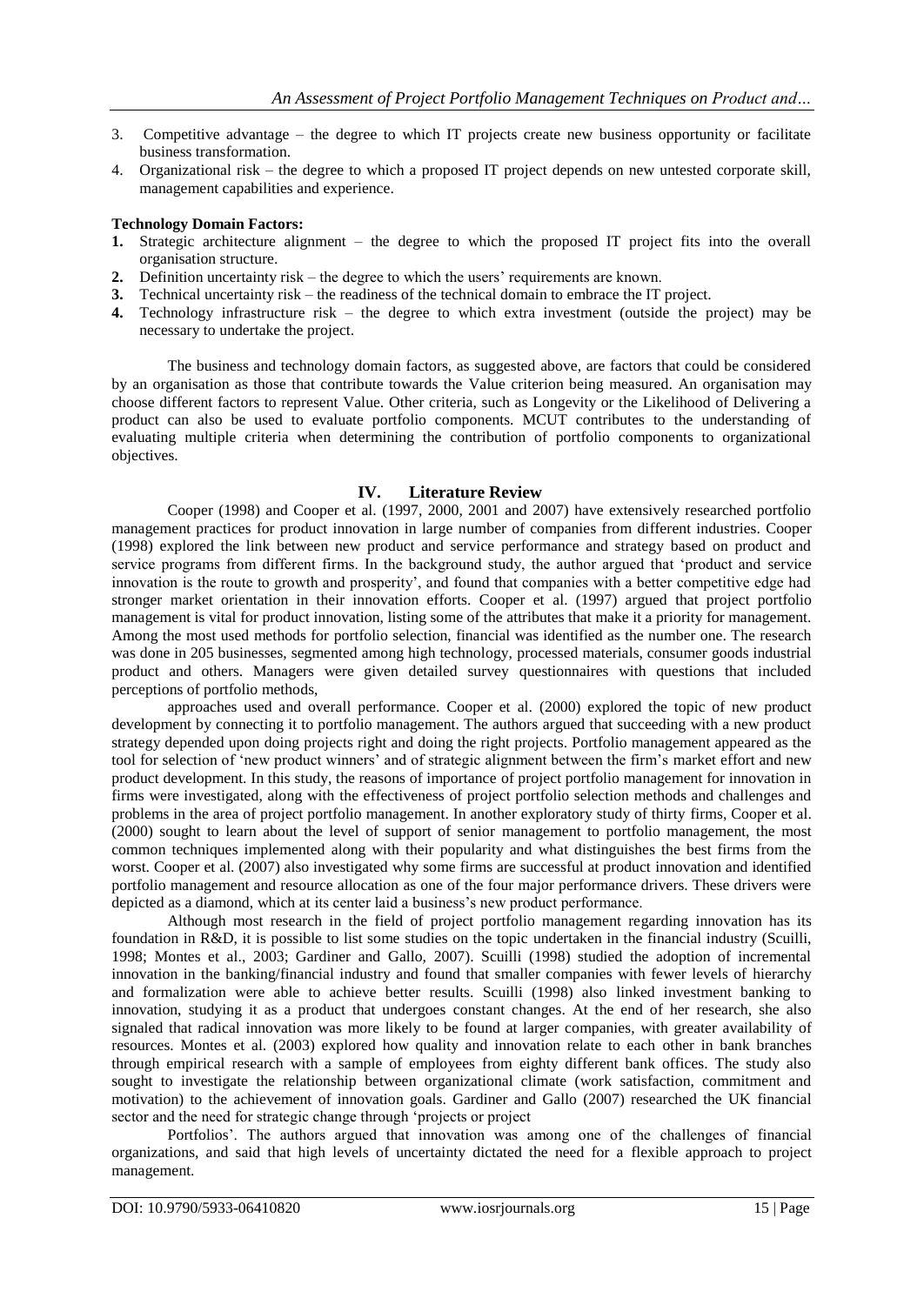Important research has also been done in the field of innovation and competitive advantage. Studies confirmed that innovation leads to competitive advantage and that innovative firms outperform their competitors in terms of market share, profitability, growth or market capitalization (Tidd et al., 2005). Another example that demonstrates the need to innovate in order to compete was the study conducted by Peters and Waterman (1982) quoted in Kandampully and Duddy (1999) that included forty-three of the best run companies in the USA, but by the time they finished their book, only two years later, fourteen companies were in financial trouble. A Business Week study later reported that those companies had failed to anticipate, react and respond to changes in the market place (Kandampully and Duddy, 1999). These authors also demonstrated in their research how continuous improvement does not guarantee competitive advantage, emphasizing the need for market knowledge and strategic planning in the innovation process.

### **V. Research Methodology**

In order to test the hypotheses  $H_{01}$  and  $H_{02}$ , a Comprehensive survey instrument was developed to capture PPM practices in use, outcomes from the PPM process and to identify PPM challenges. This survey was completed by sixty organisations in Nigeria. A pilot test of the survey was conducted with five organisations and the main phase of data collection from the sixty respondents was completed during 2012. The survey contains eighty-eight questions (some with sub-questions) on the importance of PPM to the organisation, PPM structures in the organisation and details of methods used, PPM performance measures, new product success measures and challenges for PPM. Survey instruments were mailed out to 166 organisations who manage a portfolio of new product development products. Individual e-mail and telephone contact was used to follow-up and to enhance the survey return rate. The final return rate of sixty valid responses represents a thirty-six percent return rate. The responding organisations represent a wide range of industries in 21 separate industrial classifications. Seventy percent of respondents fit within these nine classifications: Finance and Insurance; Basic Products, Agriculture; Computer and related; Communications and Telecomm; Health and Community Services; Electrical and Electronics; Food and Beverage; Petroleum, Coal and Chemical; and Construction.

### **Findings And Hypothesis Testing**

### **1. H0: PPM performance measures' correlate negatively to 'new product and services success Measures'**

Respondents in Nigeria organisation in a separate industrial classification rated their PPM performance on six "PPM performance measurements". These measures represent the primary desired outcomes of a PPM system on a five-point Likert scale (five represents high performance on the measures). To improve the consistency of responses, anchoring statements were provided for the end points of the scales for each "PPM performance measure" as shown in Table I. Similar anchoring statements were used throughout the survey.

|  | <b>Table I: PPM Performance Measure results</b> |
|--|-------------------------------------------------|
|--|-------------------------------------------------|

| (Presented in order of average response, standard deviation between 1.0 and 1.1)                              |          |  |  |
|---------------------------------------------------------------------------------------------------------------|----------|--|--|
| <b>PPM Performance Measure Statement</b>                                                                      |          |  |  |
|                                                                                                               | response |  |  |
| The projects in our portfolio are aligned with our business objectives                                        | 3.8      |  |  |
| and our business's strategy.                                                                                  |          |  |  |
| $1 = no$ , many are off strategy or have no strategy;                                                         |          |  |  |
| $5 =$ aligned and on strategy.                                                                                |          |  |  |
| Our portfolio of new product projects contains only high value ones to our business – profitable, high return | 4.3      |  |  |
| projects with solid commercial prospects.                                                                     |          |  |  |
| $1 = no$ , many poor, mediocre, low value projects;                                                           |          |  |  |
| $5 =$ definitely yes, high value projects to the business                                                     |          |  |  |
| The breakdown of spending (resources) in our portfolio of projects truly reflects our business's strategy.    | 4.2      |  |  |
| $1 =$ no, spending breakdown is inconsistent with our business strategy or have no strategy;                  |          |  |  |
| $5 =$ spending consistent with strategy.                                                                      |          |  |  |
| Our projects are done on time $-$ in a timely and time efficient fashion.                                     | 4.0      |  |  |
| $1 = no$ , they're slow and late; $5 = on$ time and timely                                                    |          |  |  |
| Our portfolio of new product projects has an excellent balance in terms of long                               | 3.9      |  |  |
| versus short term, high versus low risk, across markets and technologies, and so on.                          |          |  |  |
| $1 = no$ , unbalanced and skewed; $5 =$ excellent balance.                                                    |          |  |  |
| We have the right number of new product projects for our resources $-$ people, time and money $-$ available.  | 2.6      |  |  |
| $1 = no$ , we're spread far too thin;                                                                         |          |  |  |
| $5$ = right number of projects for our resources.                                                             |          |  |  |

To graphically illustrate the wide spread in PPM performance across the respondents, respondents are grouped according to "top" PPM performance representing the top twenty percent of scores for these six PPM performance measures and "poor" PPM performance representing the bottom twenty percent. Responses for these groups are displayed with the average responses across the entire survey population in Figure 5. Although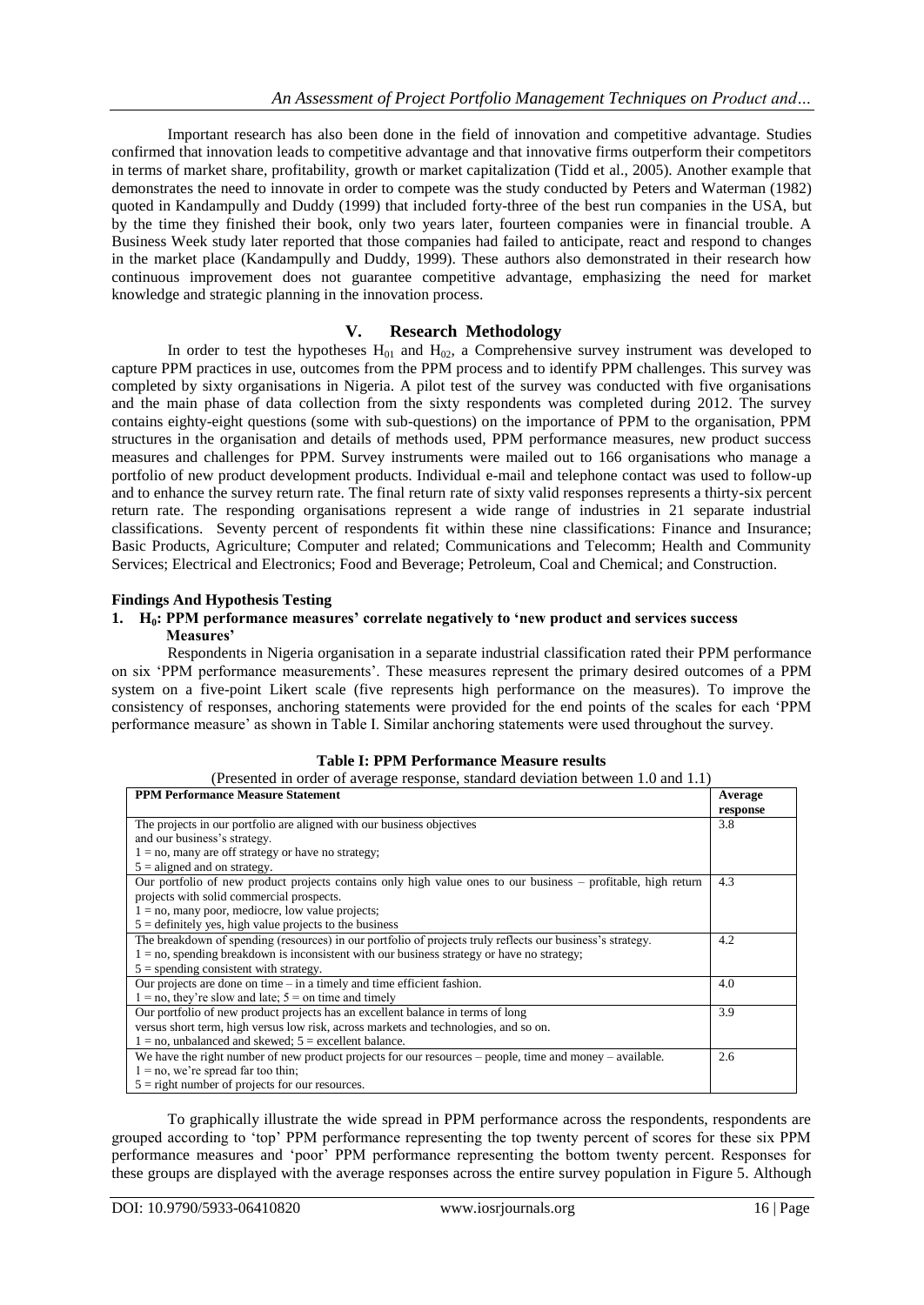some organisations score highly on these measures, the average performance levels leave much room for improvement. Lowest performance is for 'Portfolio has the right number of projects', reinforcing the emphasis on this problem in the literature.



**Figure 5**: Portfolio performance results on six key metrics

Performance metrics are ordered by mean scores, Significance level between top and bottom performers (.001)

The Six PPM performance measures provide an indication of how well the PPM process is functioning, however they are not a direct measure of the resultant success of the new product program. In order to more directly measure outcomes, respondents in the Nigeria survey were asked to provide information on three new product success measures. Nigeria organizations report that new products (those introduced within the last three years) generate about a quarter of total revenue and profit, and an average of fifty-nine percent of new products are successful. New product success rates show a strong positive correlation with PPM performance measures (0.630 Pearson correlations at 0.000). This relationship is displayed in Figure 6 using the clustering of results for the "top", "poor" and "all/average" PPM performance categories as defined for Figure 5. New product success is twice as likely in organisations that are "top" PPM performers than in "poor" PPM performers.



**Figure 6:** New product success rates in for PPM performance level. (0.630 Pearson correlation at 0.000 significance between percentage of successful products and PPM performance level)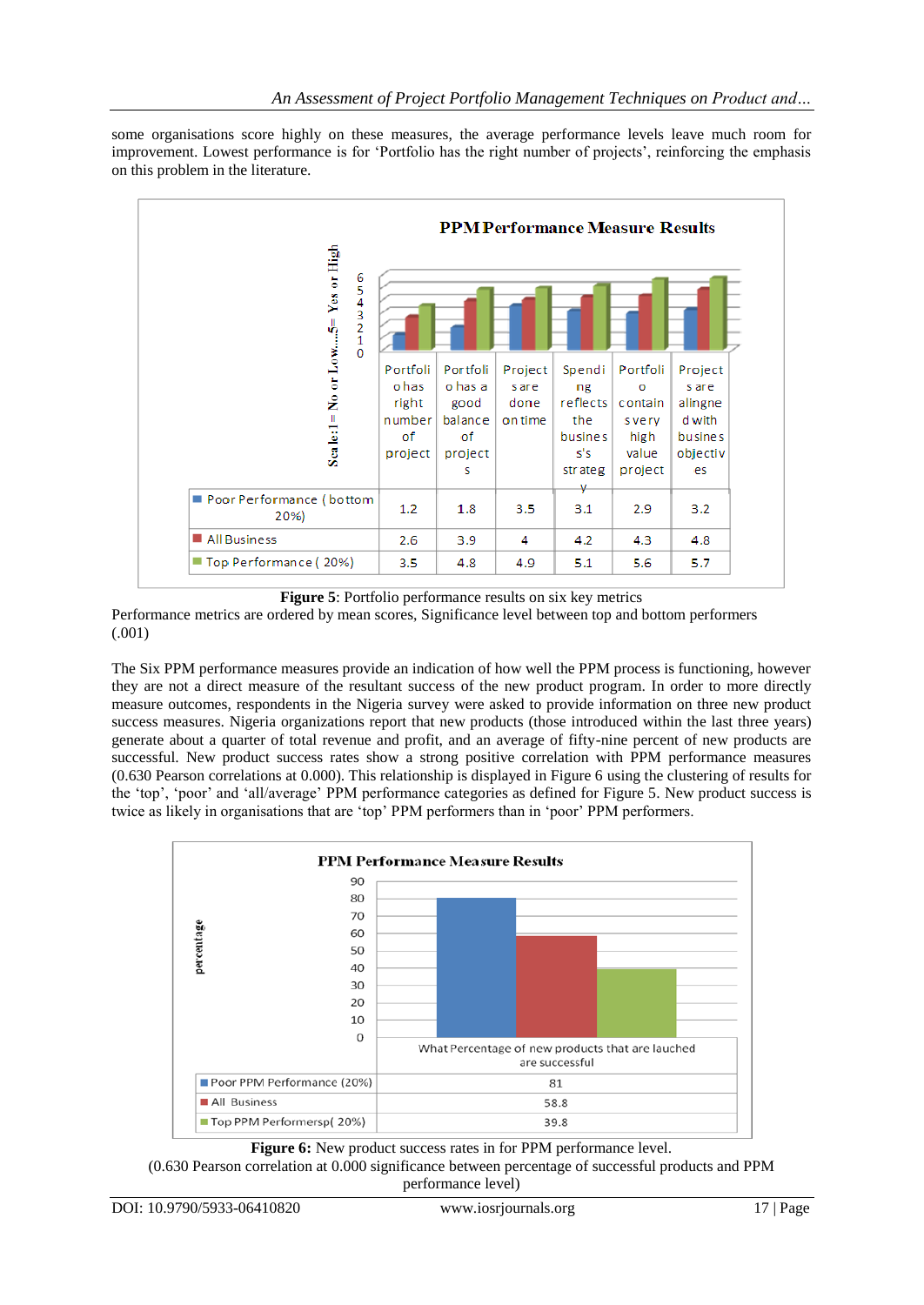The new product success rate findings doesn"t support for hypothesis H1: thatPPM performance measures" correlate negatively to "new product and services success Measures" However, the new product sales revenue and profit level responses did not show any significant correlation with the PPM performance measures. Therefore overall support for hypotheses H1 is not as strong as indicated by the new product success percentage measure alone. In addition, the results must be considered with caution keeping in mind the size of the data sample and the diverse range of industries represented (Mikkola, 2001). Even so, the new product success rate correlation is a promising finding for the understanding of success factors for PPM applications and indicates that there may be a causal relationship between PPM process performance and the resulting new product success rates.

### **2. H0: The use Project Portfolio Management (PPM) methods are not significantly related to implementation of for product and service innovation.**

Methods used for PPM are analyzed in these five categories: Financial methods (such as discounted cash flow methods, return on investment or real options analysis), Business strategy methods (for example using strategy to drive top-down allocation of resource bundles), Scoring models (such as a balanced scorecard approach or a ranking matrix), Checklists (such as lists of hurdles or threshold requirements), and Portfolio maps (such as bubble charts and portfolio grids or matrices). On average, respondents use two of the five methods listed in detail in the survey. The two most common methods used are financial and business strategy. The use of these methods in the PPM process of an organisation is significantly (0.05 or better) related with one or more of the six PPM performance measures outlined above.

Organisations that use financial and business strategy methods also show a significant relationship (0.05 or better) with one or more of the four additional "portfolio opportunity measures" collected for the Nigeria survey. These "portfolio opportunity measures" evaluate innovation outcomes related to reaching new markets and developing technological capabilities. Respondents rated their organisation on a five-point Likert scale for four statements starting with "Our new product program" develops our existing technologies and technological competencies; brings new technologies to our organisation; leads our organisation into new product arenas; or enables our organisation to enter new markets.

Financial methods are used by seventy-seven percent of respondents. The use of financial methods is linked to good alignment of spending with strategy, but does not relate to high value projects in the portfolio as hypothesized in  $H_{02}$ . In addition, the use of financial measures is linked with a negative correlation on the ability of the new product program to bring the company into new product arenas. This is the only significant negative relationship revealed between the use of a PPM method and the "PPM performance measures" or the "portfolio opportunity measures". In addition, financial measures are more likely to be used as the primary PPM method in organisations with weak PPM performance than in the high-performing organisations.

Business strategy methods are used in the PPM processes of fifty-six percent of Nigeria organisations. The use of business strategy for resource allocation correlates positively with six performance measures relating to alignment with strategic objectives, enabling the business to enter new markets, bringing new technologies into the business, balancing the portfolio, the portfolio containing high value projects, and spending reflecting business strategy. The use of strategic methods results in better alignment of the projects in the portfolio with business strategy and with spending better reflecting strategy, is strongly supported by this finding.

### **VI. Conclusions And Management Implications**

These results could be read as indicating that "best practice" PPM performance is found in both tangible product and service product environments, and that other organisations can learn from "best practice" organisations regardless of whether they are service or tangible product-based organisations. Average PPM performance is not strong, but some organisations employ highly effective PPM practices. PPM performance measures correlate strongly with new product success rates. These findings suggest that for better innovation outcomes, management should place a priority on developing and improving PPM processes.

Strategic methods have the strongest positive influence on portfolio performance while financial methods correlate with positive performance on only one PPM measure and do not lead to higher value projects in the portfolio as expected. The only significant negative correlation found is between the use of financial methods and the ability of the new product program to bring the company into new product arenas. Further analysis of the relationship and the actual methods used may reveal more about this relationship. It is possible that the design of established financial methods undervalue opportunities in new product arenas, and therefore the resulting decisions negatively affect performance in this area.

Although financial measures are a part of most PPM processes, this research indicates that financial methods may not be the best dominant portfolio method to use. This finding reinforces earlier findings that expose some of the weaknesses of financial methods (Cooper *et al.,* 2001, Ozer, 2002). Sophisticated financial tools can make financial analysis seem rigorous, but the data required to use the tools can be unreliable.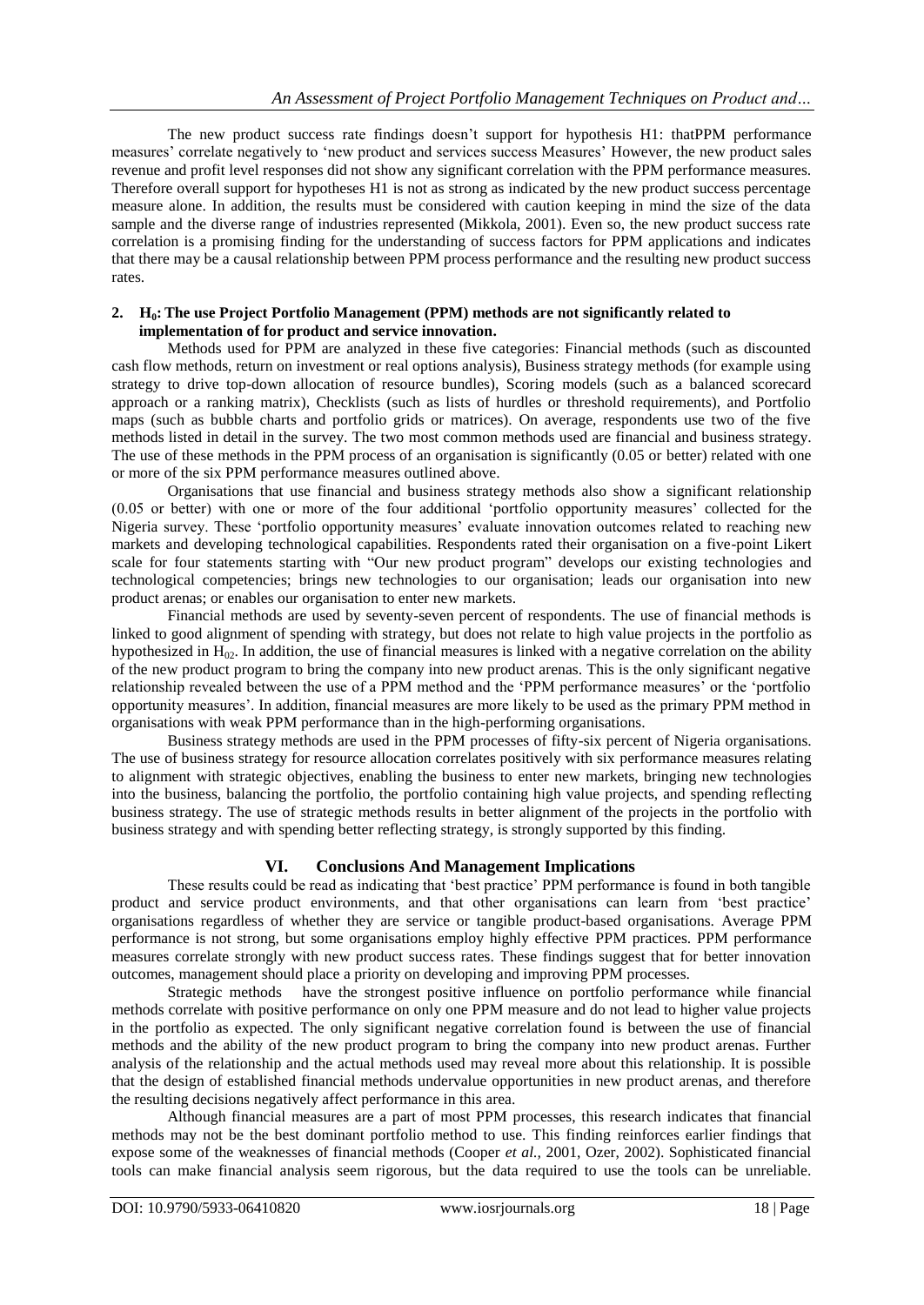Financial data is usually not very accurate at the stage where new product project portfolio decisions must be made, and may be skewed by optimism or enthusiasm.

#### **References**

- [1]. Adams-Bigelow, M. (2006), "Rejoinder to "Establishing an NPD best practice framework"", Journal of Product Innovation Management, 23:117-119.
- [2]. Ang, A. H. S., & Tang, W. H. (1984). Probability Concepts in Engineering Planning and Design, Volume II Decision, Risk and Reliability. New York: John Wiley.
- [3]. Bonham, S. (2004). IT Project Portfolio Management, Artech House Publishers. Berinato, S. (2001). Do the math. Retrieved from www.cio.com
- [4]. Blomquist, T., & Müller, R. (2006). Practices, roles, and responsibilities of middle managers in program and portfolio management. Project Management Journal, 37(1), 52–66.Boston, MA: International: McGraw-Hill.
- [5]. Bolton, B., and Thompson, J. (2005). Entrepreneurs Talent, Temperament, Technique. 2<sup>nd</sup>ed Oxford: Elsevier Butterworth-Heinemann
- [6]. Clark, W.C. (2002). "Software packages don"t manage projects people do!," In Project Portfolio Management: Selecting and prioritizing projects for competitive advantage, Center for Business Practices, West Chester, PA.
- [7]. Cleland, D.I. (1999). 'The Strategic context of projects', In Project Management: Strategic Design and Implementation, Third Edition. New York: McGraw- Hill, pp. 91-117.
- [8]. Cleland, D.I. (2001). "The Strategic context of projects", In Project Management: Strategic Design and Implementation, Fourth Edition. New York: McGraw- Hill, pp. 91-117.
- [9]. Cooper, R.G., S.J. Edgett and E.J. Kleinschimidt. (1997). "Portfolio management in new product development: lessons from the leaders – Parts I & II. Research Technology Management, 40(5): 16-28 and 40(6) 43-52.
- [10]. Cooper, .J.R. (1998). "A multidimensional approach to the adoption of innovation". Management Decision 36(8): 493-502.
- [11]. Cooper, R.G., S.J. Edgett and E.J. Kleinschimidt. (2000). "New problems, new solutions: making portfolio management more effective', Research Technology Management 45(6): 43-49
- [12]. Cooper, R.G, (2005), "Section 7: PPM applications: New product development", in Levine, Harvey A., Project portfolio management: a practical guide to selecting projects, managing portfolios, and maximizing benefits, John Wiley and Sons, Inc, San Francisco.
- [13]. Cooper, R.G., S.J. Edgett and E.J. Kleinschimidt. (2007). "Winning Business in new product development: the critical success factors" Research Technology Management, 50(3): 52-66. Cordero, R. (1991). "Managing for Speed To Avoid Product Obsolescence: A Survey of Techniques", Journal of Product Innovation Management 8 (4): 283–294.
- [14]. Drucker, P. (1985). Innovation and Entrepreneurship. Butterworth-Heinemann, Oxford. [15]. Dye, L.D. and Pennypacker, J.S. (eds.) (1999). Project Portfolio Management: Selecting
- [15]. Dye, L.D. and Pennypacker, J.S. (eds.) (1999). Project Portfolio Management: Selecting and prioritizing projects for competitive advantage, Center for Business Practices, West Chester, PA.
- [16]. Dye, L.D. and Pennypacker, J.S. (2002). Managing Multiple Projects: Planning, Scheduling and Allocating Resources for Competitive Advantage, Center for Business Practices, West Chester, PA.
- [17]. Edwards, M. and Croker, M. (2001), "Chapter 1: Major trends and issues", Innovation and Productivity in services, OECD publications service, Paris, France, Industry, Services & Trade, 2001 (33), 7-16.
- [18]. Gardiner, P. and Carden, J. (2004). "The benefit pipeline approach to the strategic implementation of projects." IRNOP VI Conference, Turku, Finland, 25-27.
- [19]. Gardiner, P. and Gallo, M. (2007). "Triggers for a flexible approach to project managementwithin UK financial services", International Journal of Project Management 25(5): 446–456
- [20]. Goicoechea, A., Hansen, D., & Duckstein, L. (1982). Multiobjective Decision Analysis withEngineering and Business Applications. New York: Wiley.
- [21]. Griffin, A. (1997), "PDMA research on new product development practices: Updating trends And benchmarking best practices", Journal of Product Innovation Management, 14 (6), 429-458.
- [22]. Hall, P. (1994) Innovation, Economics & Evolution Theoretical Perspectives on Changing Technology in Economic Systems. Harvester Wheat sheaf. products, 2<sup>nd</sup> ed, Peruses Press, Cambridge Mass.
- [23]. Henderson, B.D. (1979). Henderson on Corporate Strategy. Abt Books, Boston, MA.
- [24]. Kandampully, J. and Duddy, R., (1999). "Competitive advantage through anticipation, innovation and relationships", Management Decision. 37(1):51-56.
- [25]. Keeney, R. L., & Raiffa, H. (1993). Decisions with Multiple Objectives: Preferences andValue Tradeoffs. Cambridge: Cambridge University Press.
- [26]. Kersten, H. M. P., & Ozdemir, S. (2004). Optimising a product portfolio of an ITcompany. Free University Amsterdam.<br>[27]. Kuczmarski, T.D. (1996). 'What is innovation: the art of welcoming risk', Journal of Consumer
- Kuczmarski, T.D. (1996). 'What is innovation: the art of welcoming risk', Journal of Consumer Marketing 13(5): 7-12.
- [28]. Leintz, B.P. and Rea, K.P. (1995). Project Management for the 21st Century, Academic Press,London.
- [29]. Markowitz H. (1952). 'Portfolio selection', Journal of Finance 7(1): 77–91.<br>[30]. Markowitz H. M. (1959). Portfolio Selection: Efficient Diversification of Ir
- Markowitz H. M. (1959). Portfolio Selection: Efficient Diversification of Investments. John Wiley & Sons, New York.
- [31]. Mikkola, J.H., (2001), "Portfolio management of R&D projects: Implications for innovation management", Technovation 21 (4), 23-435.
- [32]. Montes, F., Moreno, A. and Molina, A. (2003). "An analysis of the relationship between quality and perceived innovation: the case of financial firms", Industrial Management and Data Systems 103(8): 579-590.
- [33]. Markowitz, H. M. (1952). Portfolio Selection. Journal of Finance, 7(1), 77–91.
- [34]. Markowitz, H. M. (1999). The Early History of Portfolio Theory: 1600-1960. Financial Analysis Journal, 55(4), 5–16.<br>[35]. McFarlan, F. W. (1981). Portfolio Approach to Information Systems. Harvard Business Review, 59
- [35]. McFarlan, F. W. (1981). Portfolio Approach to Information Systems. Harvard Business Review, 59(5), 142–150. doi:10.1225/81510
- [36]. Morris, P.W.G. and Pinto, J.K., Eds. (2004), The Wiley guide to managing projects, John Wiley and Sons, Hoboken, NJ.
- [37]. Morris, P. and Jamielson, A., (2005). 'Moving from corporate strategy to project strategy', Project Management Journal 36(4) 5-18.<br>[38]. Mustafa, M. A., & Ryan, T. C. (1990). Decision Support for bid evaluation. Inte [38]. Mustafa, M. A., & Ryan, T. C. (1990). Decision Support for bid evaluation. International Journal of Project Management, 8(4),
- 230–235
- [39]. OECD (2000) Recent trends in Foreign Direct Investment, Paris, OECD Secretariat [40]. Ozer, M. (2002), "What do we know about new product idea selection?", Center Ozer, M. (2002), "What do we know about new product idea selection?", Center for Innovation Management Studies (CIMS), Raleigh, NC.